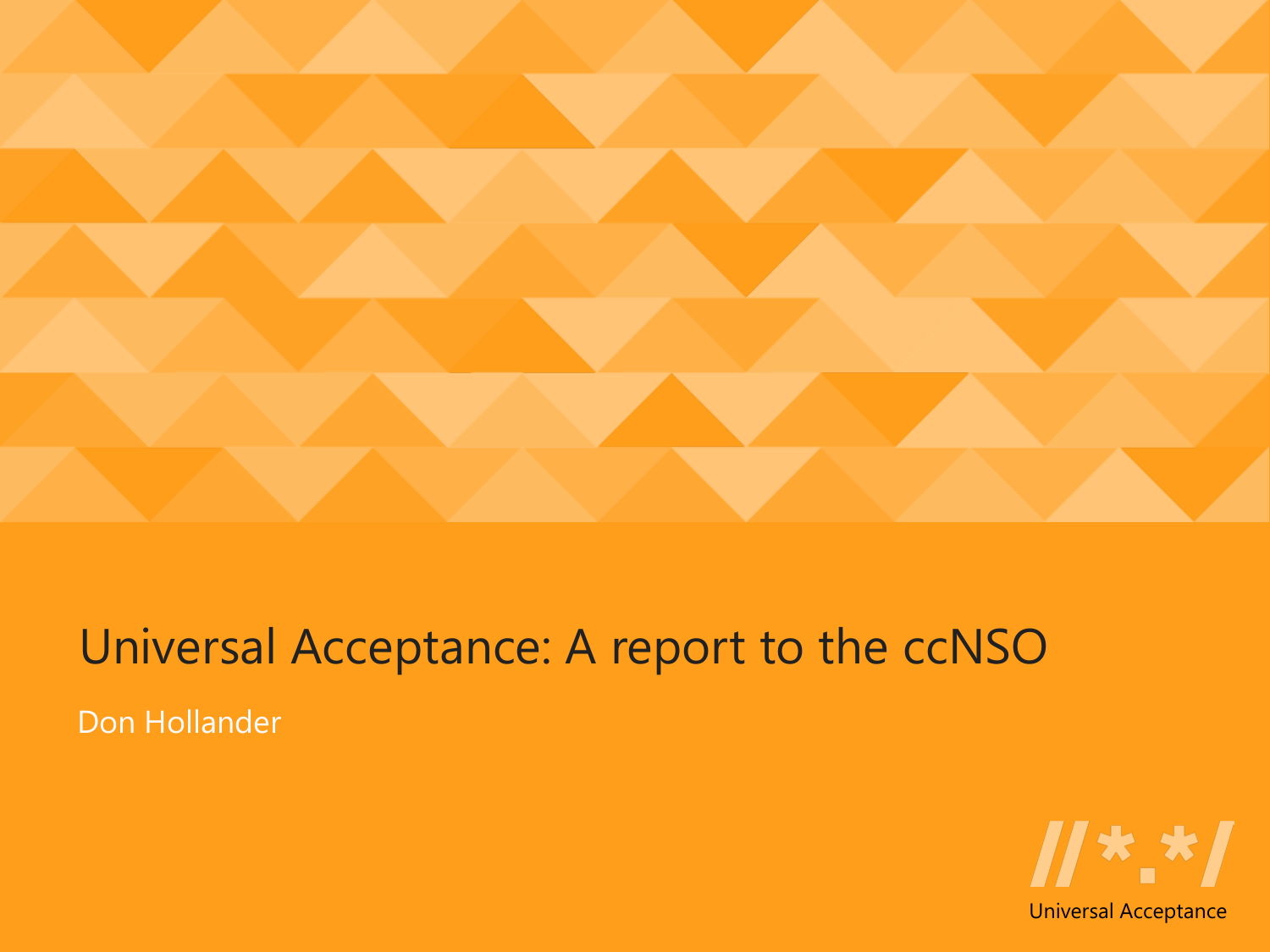### Today's Objectives

- For ccTLDs to understand the scope of the opportunity.
- For the UASG to share resources available to help spread the message
- For ccTLDs to help UASG engage your local communities.

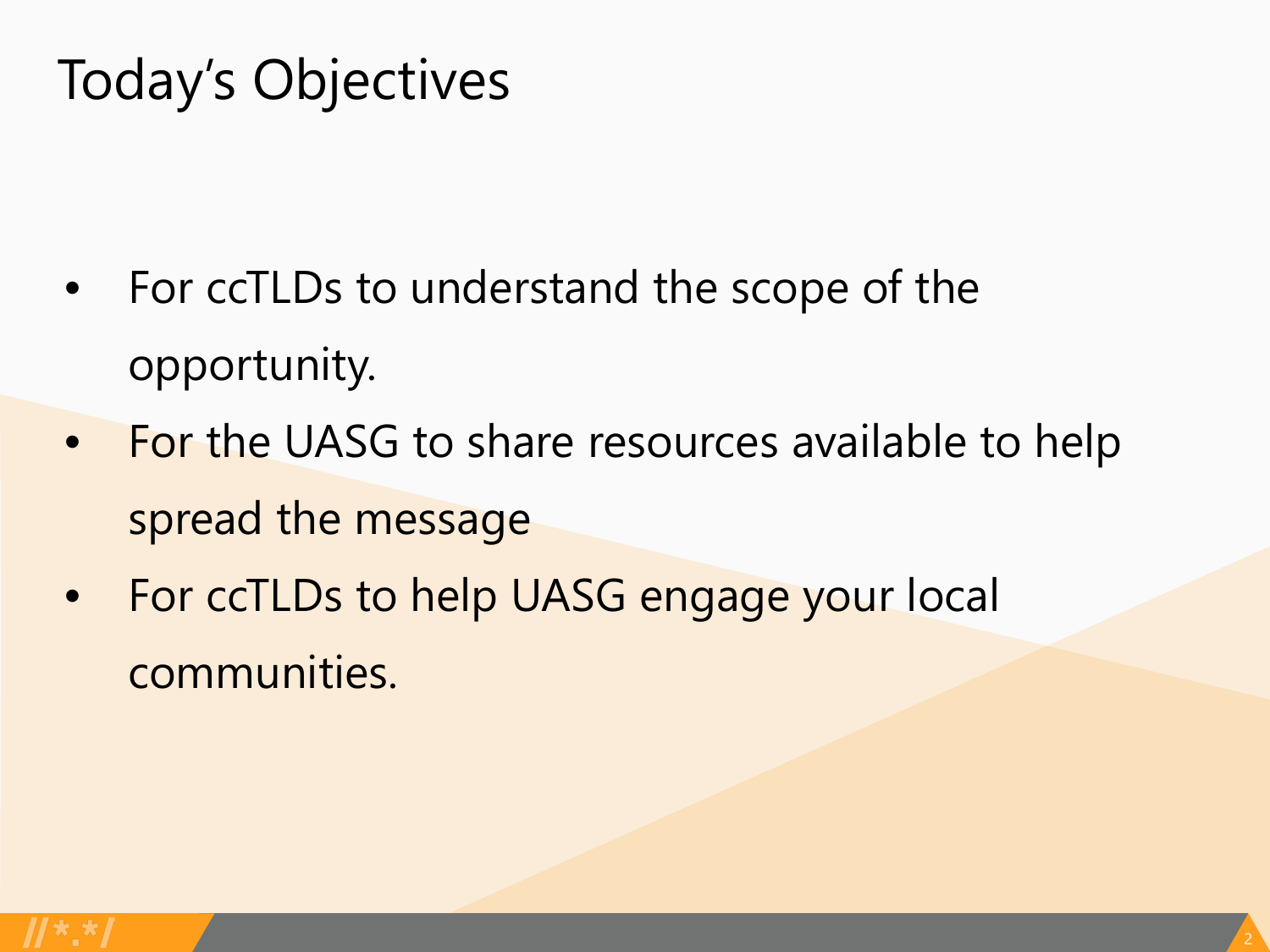#### UA in a Nutshell

## That ALL domain names and ALL email addresses work in ALL application

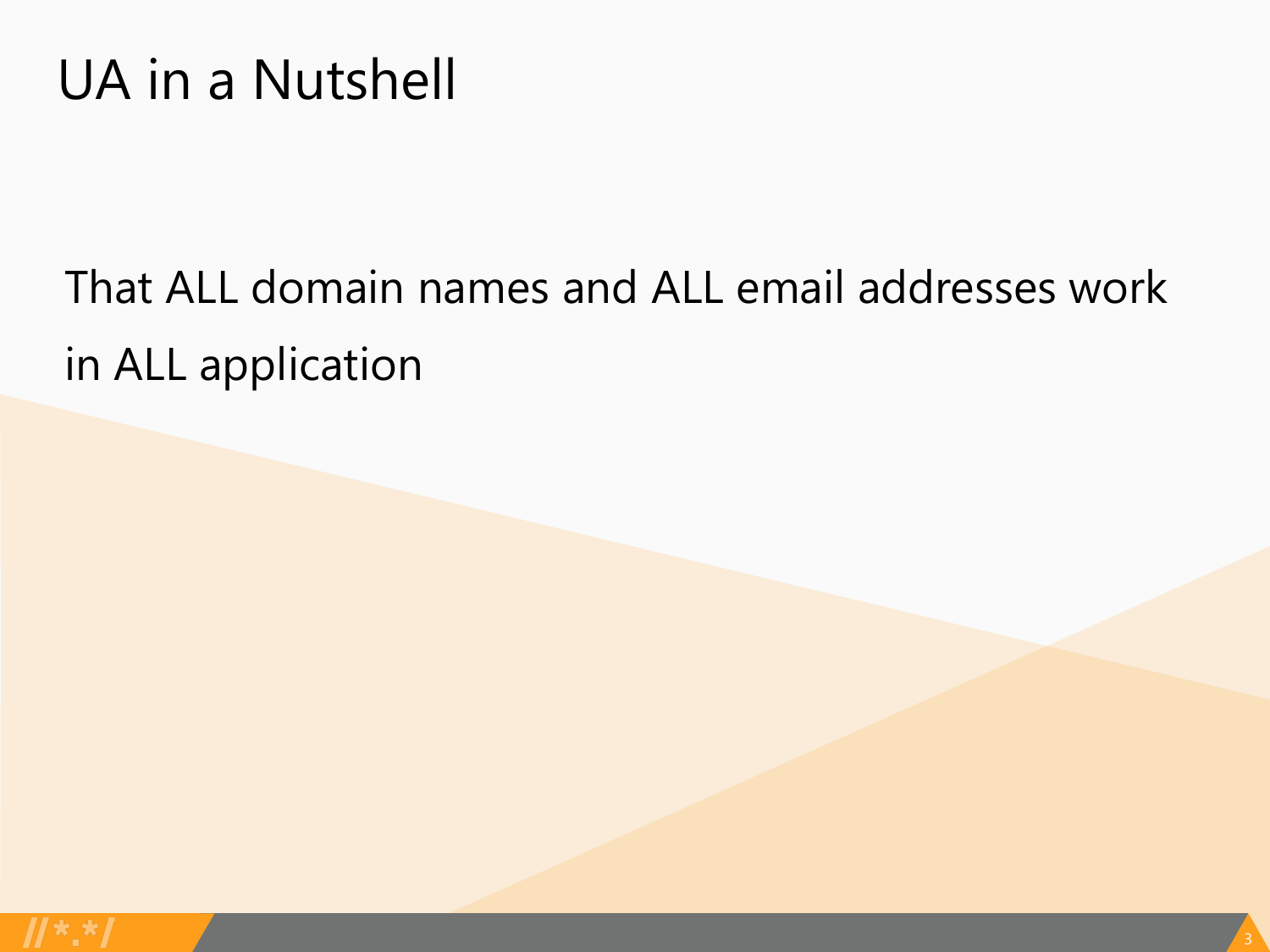# Why this matters for ccTLDs

- \* An issue for IDN ccTLDs
- \* An issue for ccTLDs whose communities non-ASCII characters
	- \* Asia, Europe, Africa, Latin America, Canada just about everywhere except the USA and UK
- \* An issue for new ccTLDs
- \* An issue for those interested in Internet Standards



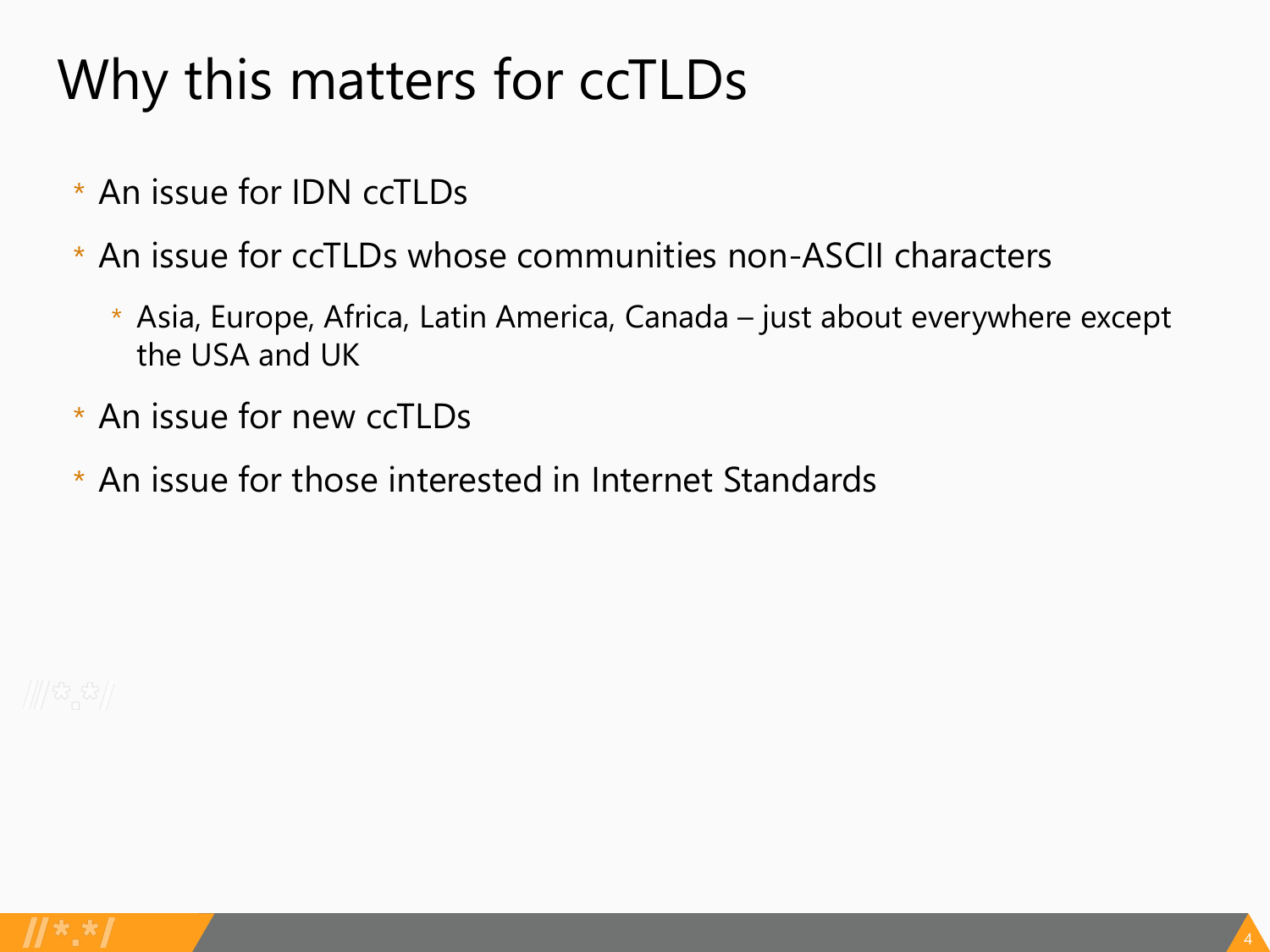### How does UA manifest itself

- \* Many applications don't accept domain names that use new TLDs, IDN ccTLDs, or IDNs at the 2nd or 3rd level
- \* Most application don't accept email addresses that use non-ASCII

characters in mailbox names

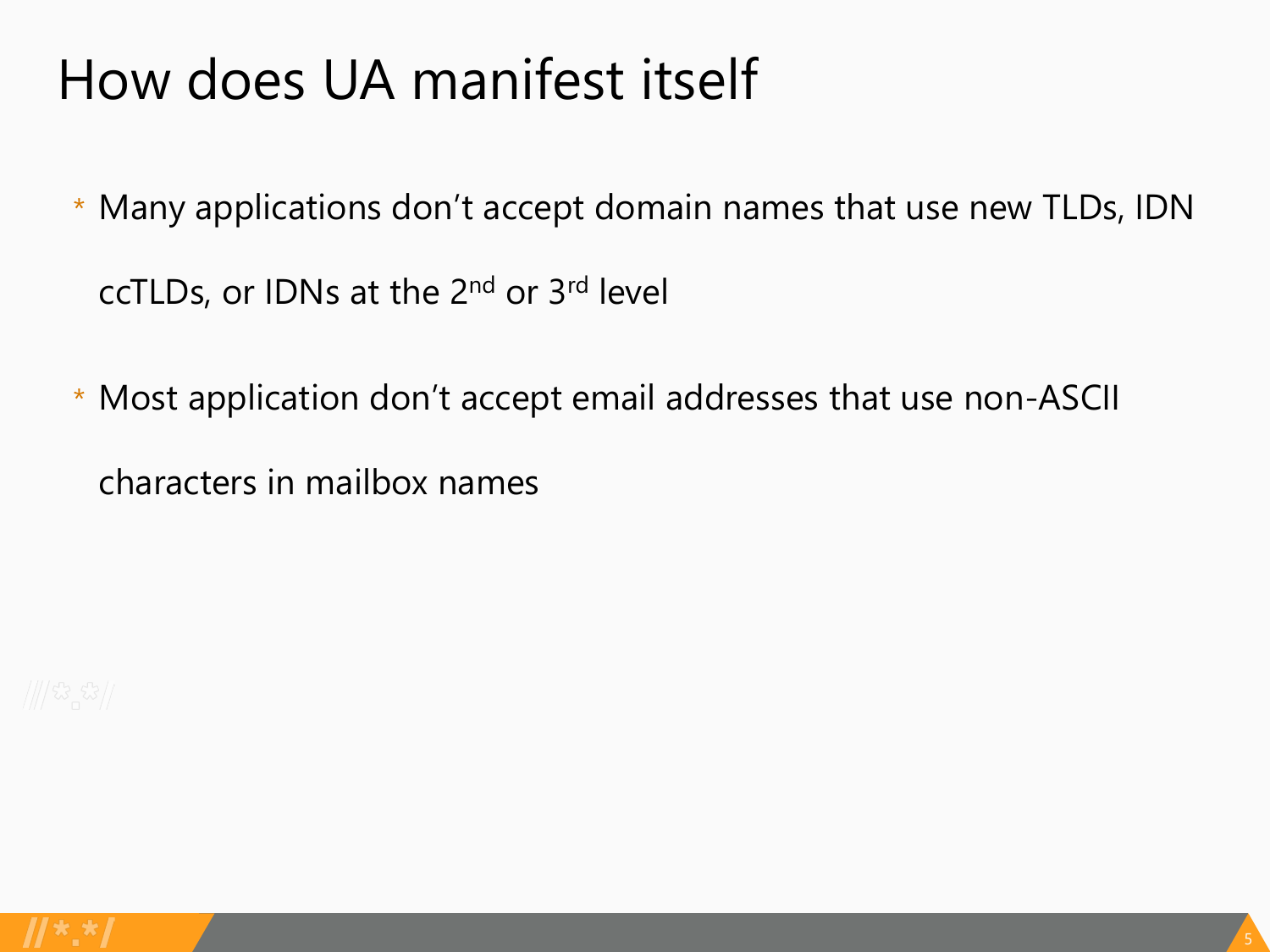### What is EAI

- \* Email Address Internationalisation includes support for non-ASCII mailbox names, and good practice around presentations of IDNs
- \* Phase 1: The ability to send to and receive from EAI Addresses
	- \* Google, Office365, Postfix, Exim, Halon, Outlook 2016 (PC), and more claim compliance
- \* Phase 2: The ability to host non-ASCII mailbox names and domain names
	- \* Coremail, XgenPlus, Raseal, OpenFind, Throughwave all claim compliance

6

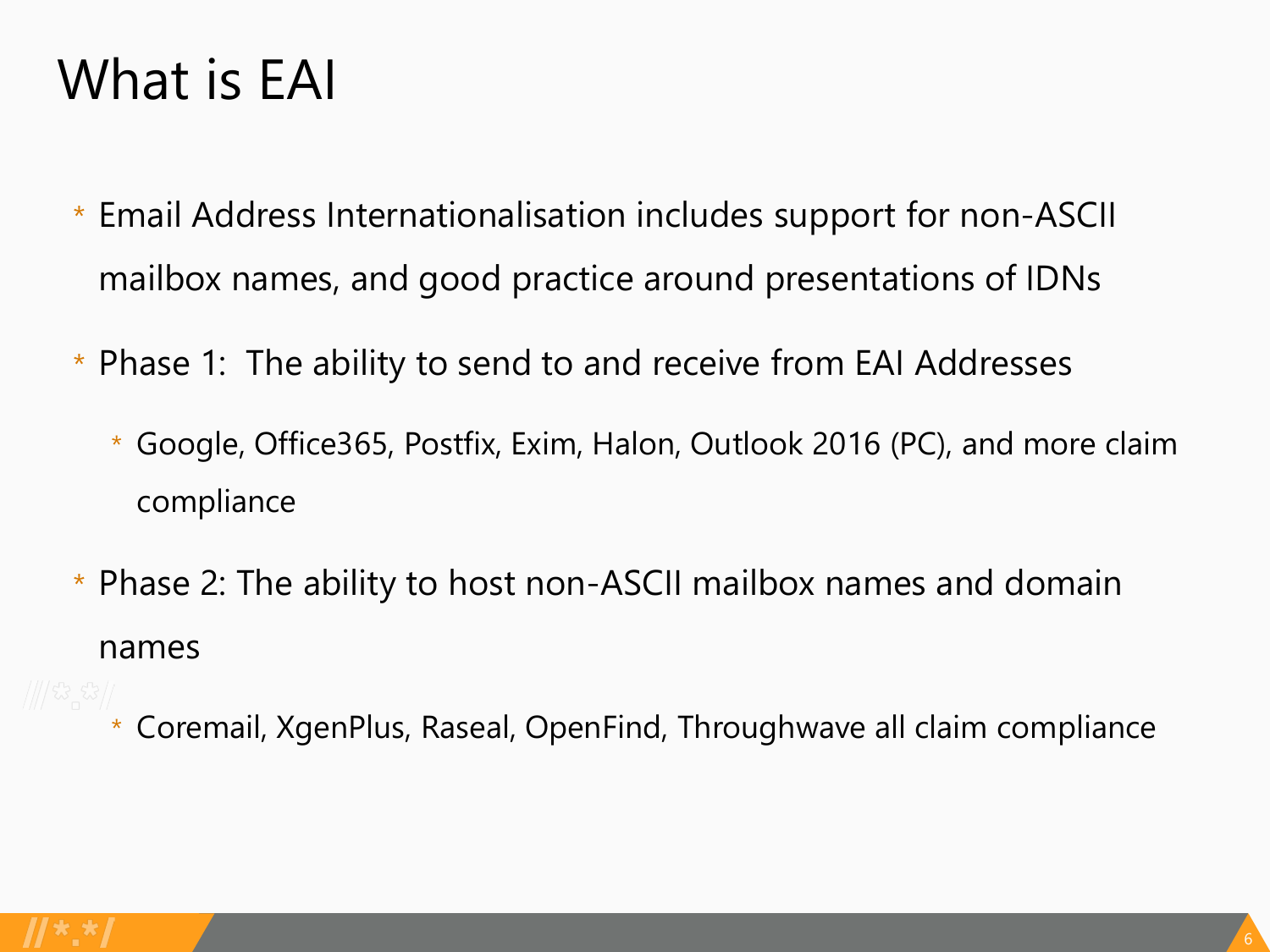### What we would like from ccNSO

- \* For IDN ccTLDs: Have an EAI Strategy for your registrars. TWNIC, THNIC & CNNIC have seen value.
- \* Introduce the topic and the resources to senior IT Executives (CIOs) in your government departments. Or introduce them to the UASG and we can take it from there.
- \* Tell us about your local/national Computer Societies and Open Source Software communities. Or tell them about the UASG.

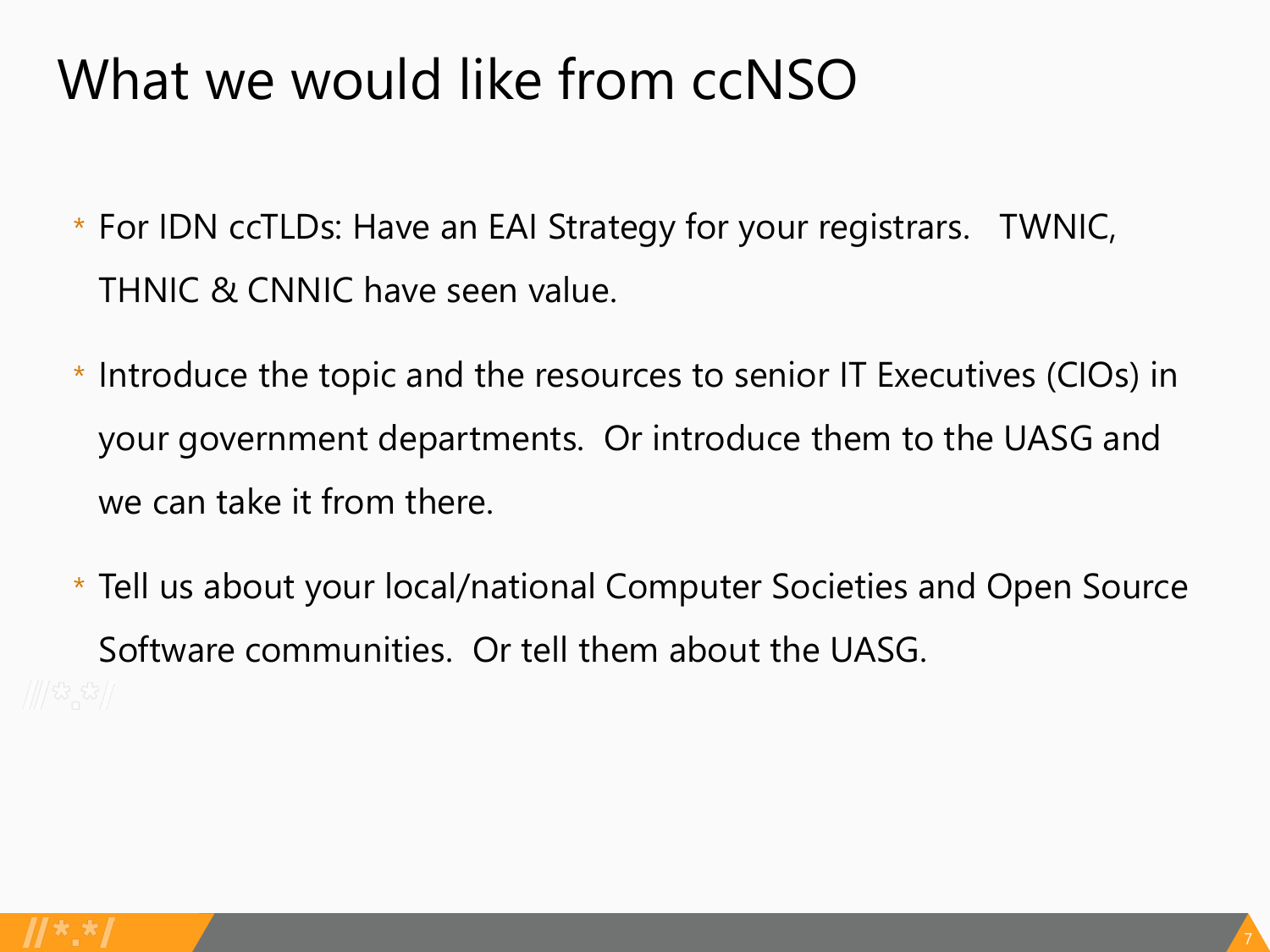### What does the UASG have in its bag of tricks?

- \* Lots of Good Documentation
- \* A White Paper on the Economic, Social and Cultural value of UA
- \* Slides that can be used by University Lecturers
- \* UA Ambassadors: People that can talk with confidence about UA
- \* Studies on the UA Readiness of Browsers and Websites.
- \* Quick Guides to UA, EAI & Linkification.
- \* Blueprints for CIOs
- \* Videos and Podcasts
- **A** Problem reporting capability.